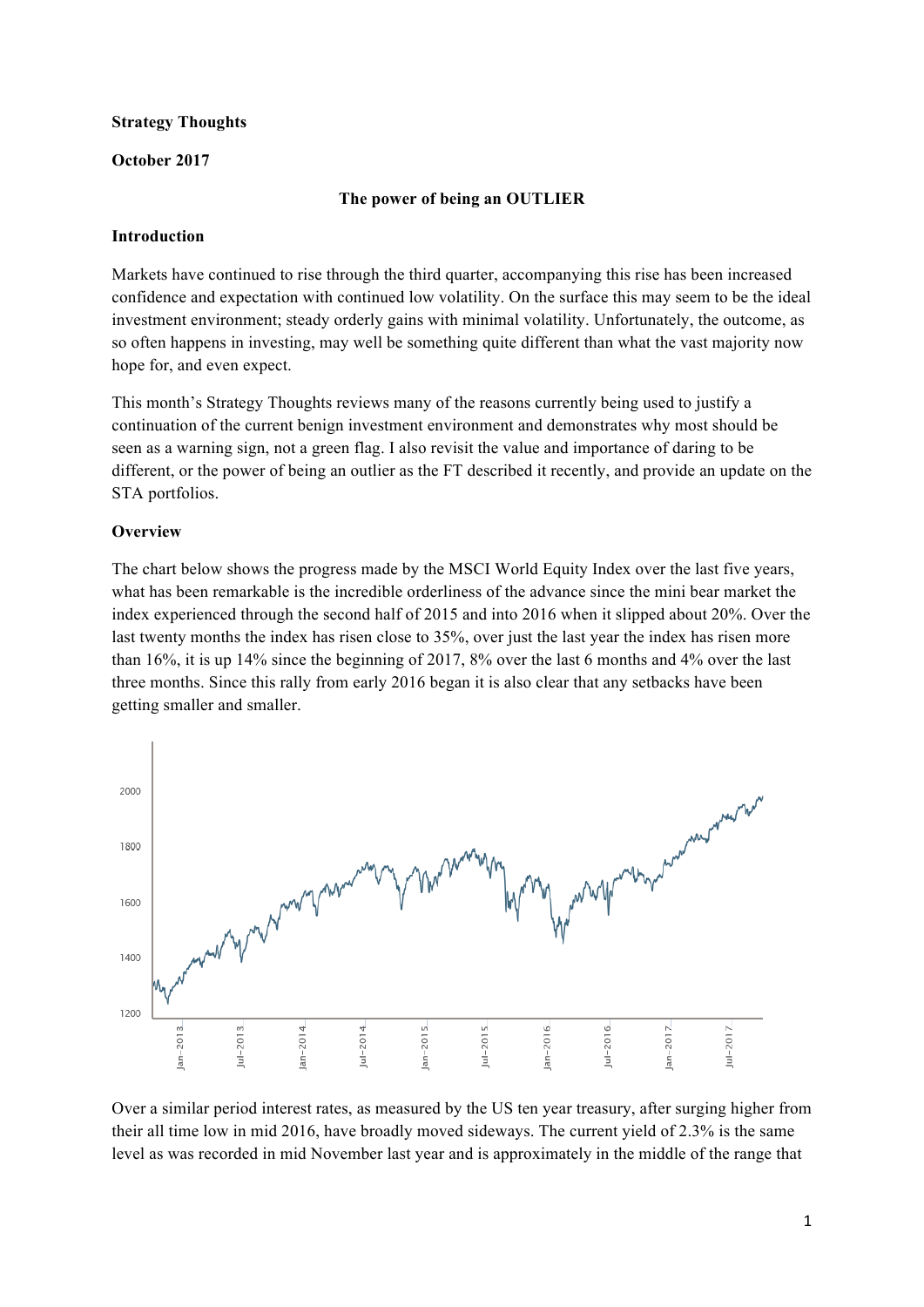has been experienced since then. A similar calmness can be seen in the price movements of commodities over the last eighteen months.



The CRB commodity index (above), despite both frequent inflation and deflation scare mongering, and some of the most extreme weather events ever recorded is at the same level as it was in May and June 2016, and stuck very close to the middle of its trading range since then.

All this raises the very understandable question, what could there possibly be to worry about, surely a slow, steady and orderly advance is just what the majority of investors would desire. Unfortunately in investing the more people get what they desire the more comfortable they get and the more they tend to extrapolate that experience way into the future. Orderly and steady may be desirable but it may not be healthy. An albeit obscure parallel can be drawn between investing and cardiology.

Some years ago the New York Times ran the following headline;

## LESSONS OF THE HEART; With Heartbeats, Slow Is Good, Steady Not So Good

The article went on to describe research into how quickly patients' heartbeats returned to normal after exercise, and a quite counter intuitive finding: the steadier the heartbeat, the sicker the heart.

The explanation, experts say, involves the two competing nerve networks that control the heart's beats. The sympathetic system speeds up the heart, the parasympathetic system slows it down.

In healthy people, the two systems are constantly working in opposition, making the heart rate fluctuate. But, said Dr. Arthur Moss, a heart disease researcher at the University of Rochester, ''the sicker the heart, the greater the likelihood that it will be dominated by the sympathetic nervous system.''

He added, ''If the heart is weakened, you can influence the output of blood by stimulating the heart to beat faster.'' And ''if you stimulate the heart, the heart rate will be more regular.''

As the sympathetic nervous system flogs the heart more and more, the heart can falter. ''It's very much like whipping a tired horse -- you get dysfunction,'' Dr. Moss said.

Perhaps investors should currently be asking themselves whether this current steady advance is evidence of something more concerning and that perhaps continuing to 'whip' what may now be a very 'tired horse' may well result in something very 'dysfunctional'.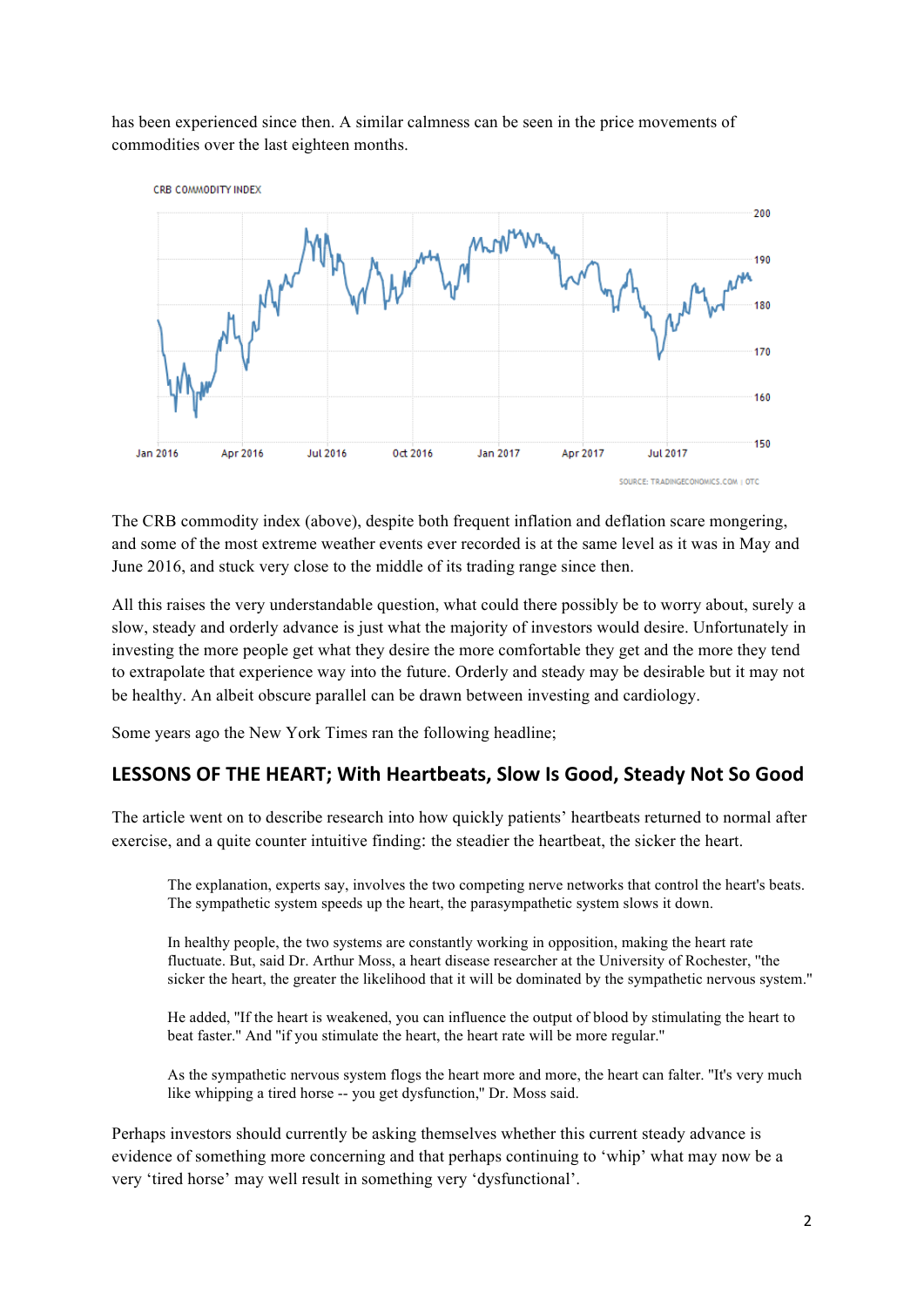### **What's to worry about?**

Apart from obscure parallels with heart beats it is worth questioning the currently dominant calmness evident in markets and question just what there may be to worry about. MarketWatch recently published an article under the headline '7 Reasons to stay Bullish'. Among those reasons listed were:

- 1. Businesses (in the US) see great earnings.
- 2. The economy in the US and throughout the OECD are strong
- 3. Consumer confidence is high.
- 4. The fear index is far from scary.
- 5. Growth friendly agenda in DC

And then there was the catch all reason to stay bullish, where else are you going to invest with interest rates so low?

Ironically, every single one of these reasons that the author has used to remain bullish are reasons I would use to take the other side of the trade. It is not that any of these statements are not true, rather it is that these are all statements that are exceptionally well known and are reasons why the markets have already done as well as they have. None of them have any predictive value and if anything only set investors up for disappointment rather than positive surprise, and it is disappointments and surprises that drive markets, not the expected actually happening.

**Earnings.** An entire industry exists attempting to forecast earnings, unfortunately the vast majority of forecasters' forecasts lag the actual earnings outcome. Historically this has been particularly true at important inflection points. Earnings estimates only start to get ratcheted down long after earnings have started to decline, and even longer, given the lagging nature of earnings reports, after the stock market has already rolled over. A noteworthy example of this would be hedge fund legend Leon Cooperman who in the August 2007 edition of Fortune proclaimed his bullishness partly on the back of 'corporate profitability and balance sheet liquidity' being excellent. Unfortunately we now know that while they might HAVE been, and that may have contributed to the preceding bull market, they were not going to stay that way.

Stock markets do not peak because earnings peak, rather they peak because eventually actual earnings fail to surpass what are by then hugely extravagant expectations for earnings. It is usually many months after the actual stock market has peaked that earnings estimates begin to be ratcheted down. This is exactly what happened in 2008.

**The economy**. The relationship between the economy and the stock market is very similar to that of corporate earnings, they lag the market and the forecasters lag reality, usually only lowering growth forecasts long after growth has rolled over. The following quote is from the then chairman of the Federal Reserve, Ben Bernanke, in mid 2007.

The global economy continues to be strong, supported by solid economic growth abroad. U.S. exports should expand further in coming quarters. Overall, the U.S. economy seems likely to expand at a moderate pace over the second half of 2007, with growth then strengthening a bit in 2008 to a rate close to the economy's underlying trend.

At the time Bernanke should have been one of the most informed economic commentators and yet his assessment as to what the immediate future may hold could not have been more wrong. He was correct in his observations as to the strength the economy HAD shown, which, like earnings was why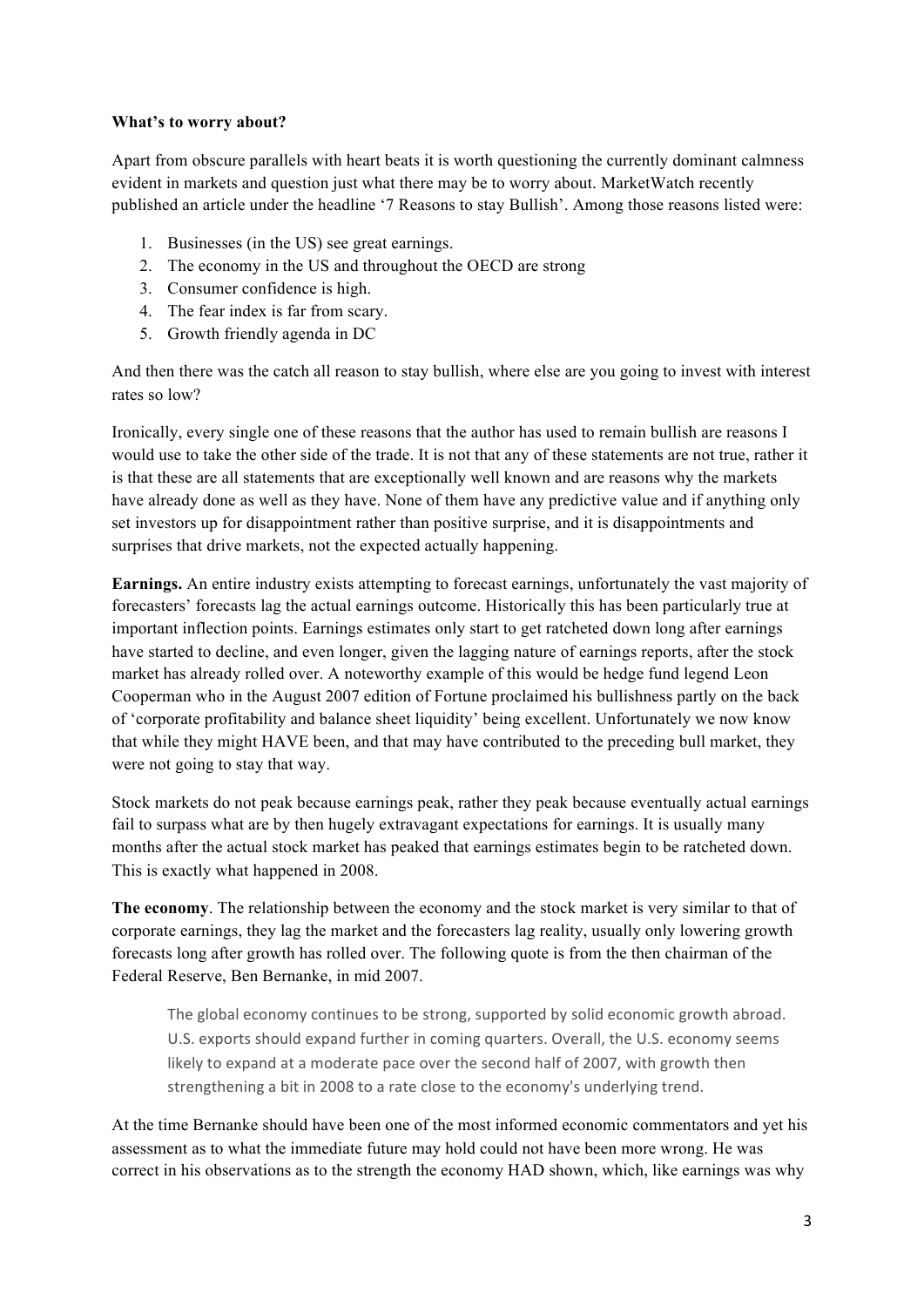the markets HAD been so strong. However, his strengthening outlook in 2008 was both wrong and extremely dangerous to any investor who thought economic forecasts were helpful in forecasting market direction.

What is perhaps amusing is that 2007 could be replaced with 2017 in the Bernanke quote and a similar constructive, measured, sanguine and comforting outlook would have fitted right into the article mentioned at the beginning of this section.

Among the many behavioural biases that beset us all are the comfort we take from company, our tendency to extrapolate the present way into the future and our inability to remember lessons that were painfully learned just when they would be of value again. Earnings and economic forecasts were almost totally useless through the two painful bear markets that the world endured over the last seventeen years, and even more useless in highlighting the remarkable opportunities that were available when those bear markets ended. Yet still, the majority of commentators and investors, when asked to justify their bullishness rely on theirs or someone else's forecast for the economy and earnings.

Bull markets are not sustained by positive earnings and a growing economy, bull markets require earnings and the economy to continually deliver positive surprises. This gets harder and harder the longer a bull market runs and the more extreme expectations become, and they are becoming increasingly stretched.

**Expectations.** Establishing exactly where aggregate expectations are at any time is not easy and is often dependent upon subjective interpretations of things like the article described earlier. However, it is generally something that any investor only needs to think about when expectations become extreme, when surprises and disappointments are most likely. Then less subjective inputs can be most valuable. Three weeks ago, Gallup released the results of their latest Wells Fargo / Gallup investor and retirement optimism survey. The chart below shows that investor optimism has risen in a very steady and largely uninterrupted fashion along with the stock market.



What is more troubling is that optimism levels now are higher than they have been since the early stages of the dotcom bust in 2000, and are substantially higher than they were when Cooperman and Bernanke were delivering their comforting words in mid 2007. The report went on to point out;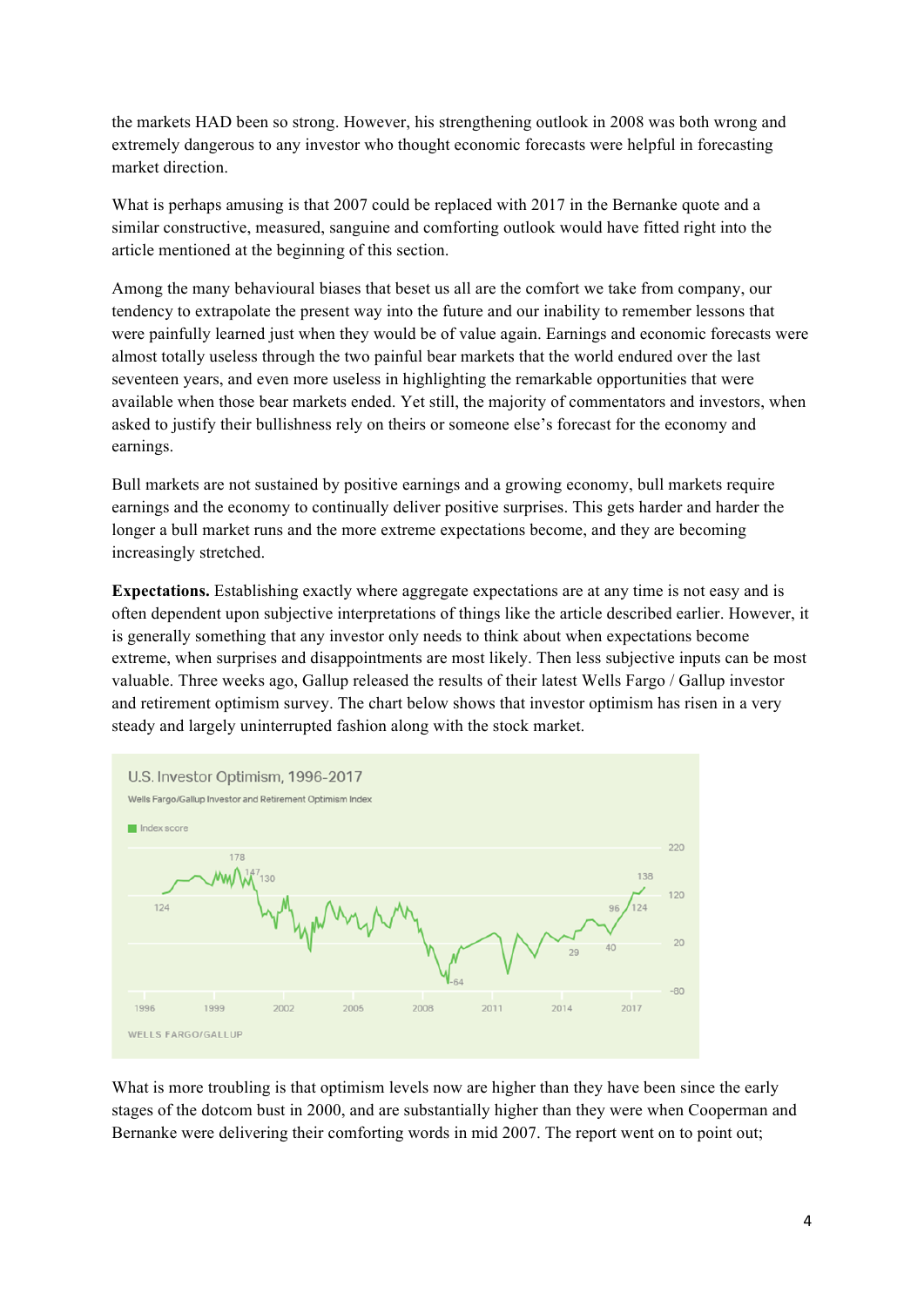Sixty-eight percent now say they are optimistic about the stock market's performance during the next year, matching the record high for the question from December 1999 and January 2000.

Matching a record high from the very peak of the tech boom, just ahead of an 80% fall in the NASDAQ should be of little comfort to any investor. And it is not only Gallup's survey that was revealing extreme optimism. Last month Market Vane's measure of institutional investor optimism reached 71%, its highest reading since June 2007, again, not a particularly comforting or auspicious comparison.

Expectations in Europe are also optimistic. After recording their best month for the year in September the prospect for further gains was perhaps not surprisingly a widely held view. With the Eurostoxx index rising for the final three weeks of September and delivering a gain of 2.3% for the third quarter MarketWatch quoted one commentator who, whilst noting there had been some headwinds for the market with Brexit and Southern Europe, now saw the ECB beginning to tighten as a positive!

"But we finally appear to be at a point when the tailwinds are more encouraging that the headwinds are concerning and this could continue to support stocks even as the ECB withdraws it's support, which in itself is an act of confidence in the outlook."

Across emerging markets expectations are also high after the regions longest bull run since 2004. Bloomberg reported this enthusiasm under the headline;

## **Bulls see room to run after 8-month gain in emerging markets**

The article quoted numerous analysts and investors with quotes such as, "Emerging market stocks are still extremely attractive" and that "the current outperformance could last five years". Underlying all the enthusiasm and heightened expectation were similar factors to those already discussed for the US; better economic growth and higher corporate earnings.

**Consumer confidence.** Elevated levels of consumer confidence were mentioned in the '7 reasons to stay bullish' article, and like the outlooks for earnings and the economy this indicator feels like it should tell us something, and it does. It tells us where confidence and, to some extent, expectations are. It doesn't tell us anything about where anything is likely to go, and not surprisingly the stock market and consumer confidence move together, as the two charts below highlight;

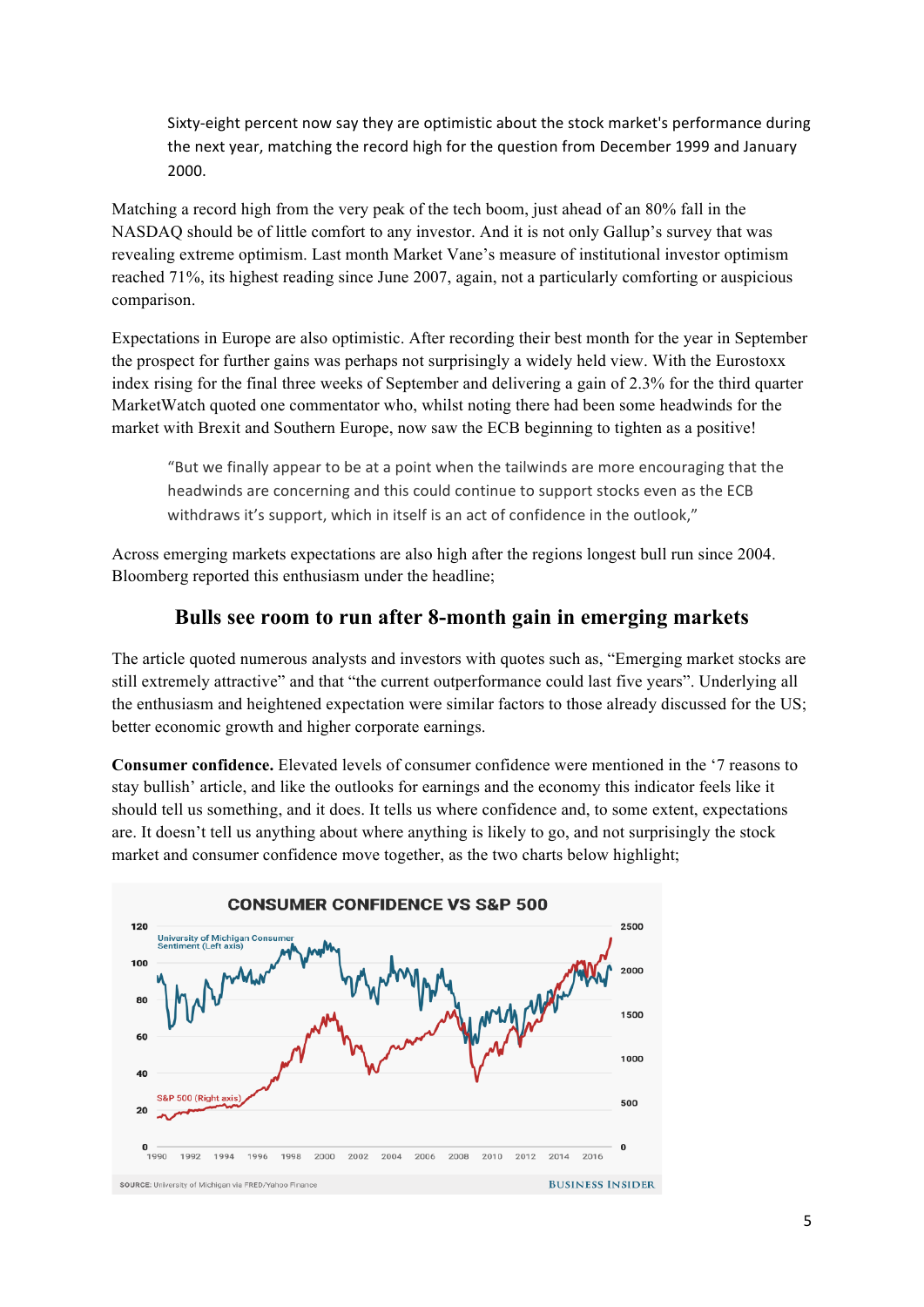

Peaks and troughs in consumer confidence tend to coincide with peaks and troughs in the stock market. However, it is important to understand that one is not the driver of the other, they are both a reflection of the ebb and flow in social mood and levels of expectations. An elevated consumer confidence reading should not be taken as a prop for further gains in the stock market. What it actually shows is that the stock market is probably already elevated, along with expectations, and so the risk for a disappointment is actually greater.

**A low fear index.** Thi**s** was mentioned as another of the reasons to remain bullish yet unfortunately it is as useless as all the other factors mentioned, and, like the consumer confidence index, it is more indicative of the possibility of a disappointment than a positive surprise. Over the last ten years bear markets and corrections have, not surprisingly, begun with a low fear index and ended with an elevated fear index. Again, the fact that the fear index is low should not be used as an encouragement for further equity investment.

**Private equity.** In addition to all the above, the signs that were supposed to allow for further upside but actually indicate heightened risk, private equity can be included. Last month the Financial Times ran a major article;

# **Red hot fight for PE deals will hit returns**

The article focused upon the seemingly insatiable appetite that exists currently amongst investors for private equity and private equity funds. Through August private equity managers globally had raised \$260 billion in new funds and are apparently on track to set a new record in 2017 for the most ever raised in a year. That record currently stands at \$369 billion and was achieved at the peak of the investment boom ahead of the Global Financial Crisis in 2007. The article reported that private equity fund managers are currently looking to raise a further \$578 billion, obviously so long as the markets oblige.

In the August 2007 edition of Strategy Thoughts, almost immediately prior to the onset of the worst bear market in living memory and as record amounts were flowing into PE funds, I highlighted that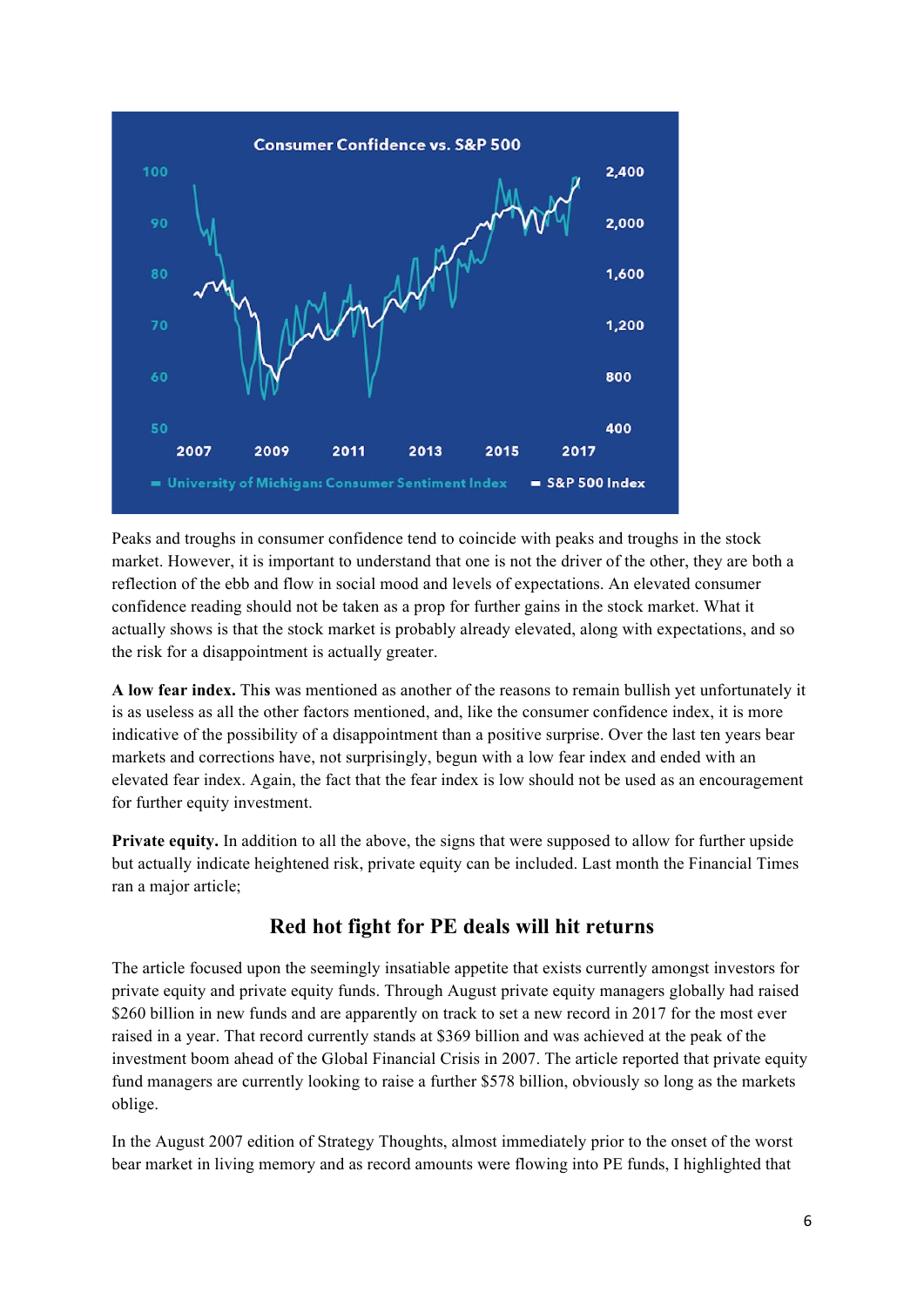the IPO of Blackstone (The private equity behemoth) may be a bell ringing not only for the then rampant PE boom, but also for the market as a whole. I wrote;

Perhaps the best description of what may be happening now was coined by Jeremy Grantham of GMO. Admittedly Grantham is, and has been for some time, an arch bear, but he writes very well and his latest quarterly letter is well worth reading. It is titled;

## *"The Blackstone Peak and the Turning of the Worms (The Slow Motion Train Wreck Continues)"*

A little lengthy but it certainly gets the message across. It will be interesting in a year's time to look back at the Blackstone IPO. As Grantham said it may pin point almost the actual top, it won't have been the catalyst for the top but it may mark the high water mark, much in the way the AOL Time Warner deal did back in 2000. The most appealing part of the title though is the analogy of a **slow motion train wreck**, the picture it conjures is indeed an apt metaphor for a true bear market.

With the benefit of hindsight, we now know that Grantham was a fraction early, but only by a couple of months. Two months after the Blackstone IPO the stock market peaked and began its worst slide in seven decades, the private equity boom also peaked with, as the FT showed, inflows into PE funds collapsing by almost two thirds. Such an environment was not kind to the newly public Blackstone with its stock price collapsing through the GFC by about 90%. Since then Blackstone has recovered and is now, coincidently, back to the price it first came public at.

Like consumer confidence and the fear index private equity is not an indicator of where the stock market is likely to go, they tend to move together. However, private equity flows do provide some insight as to the elevated or depressed levels of expectations amongst investors. The massive flows pouring into private equity funds, at a rate not seen in a decade if ever, should, like the other factors discussed this month, be seen as a warning flag not as a comforting sign.

### **The power of being and Outlier and the problem with consultants**

Last month, while flying back from the US I read a wonderful article in the Financial Times about the firm and the man who are the sole fund managers of the Tampa Fire and Police Pension Fund. The majority of state pensions funds employ asset consultants to guide them amongst a variety of asset classes and managers, and most state pension funds in the US are grossly underfunded to the tune of \$3.85 trillion. The Tampa fund employs no consultants, is almost fully funded at 95.4% and has been one of the best performing municipal funds in America. The funds' manager Bowen, Hanes and company, has been managing the Tampa fund since 1974, it is currently run by Harold Bowen III and was run by his father in the earlier years. The pair have stuck to a disciplined low turnover, growth focussed approach to stock selection and have generated a total return for the equity portion of the fund of 34,284% over the forty three years compared to just 13,782% delivered by the S&P500 over the same period. The exposure to fixed interest has also performed well returning 12,177%.

It has been a clean, simple and remarkably successful investment fund for the firemen and policemen of Tampa, and yet the fund has attracted negative headlines, ridicule and even lawsuits. Apparently the 'problem', at least as seen by others, is that the fund has never employed a consultant and has only ever used the one manager. Understandably Harold Bowen III is unfazed by such criticism and is himself deeply critical of the consultant industry;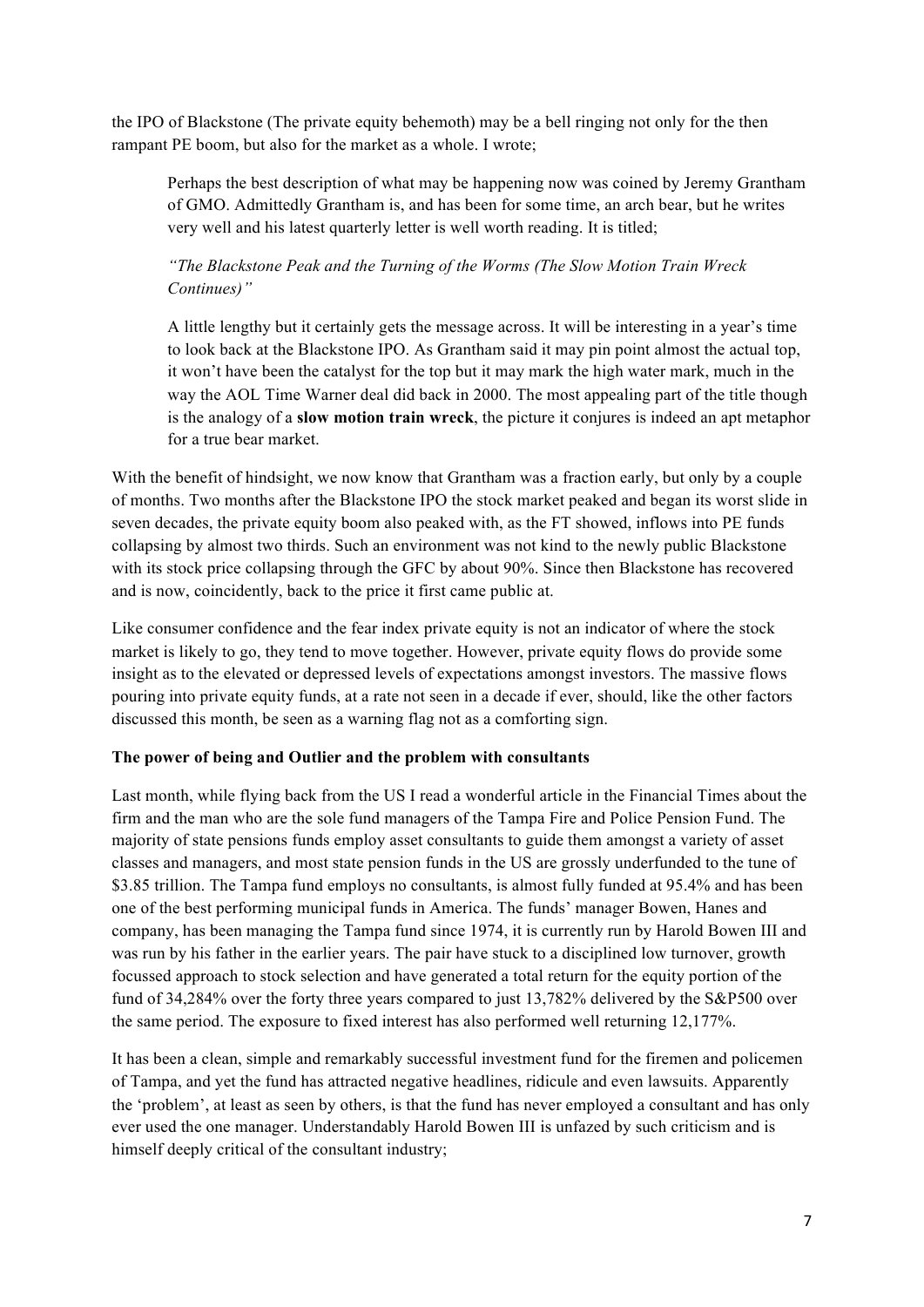"The original mission of these (pension) plans when they were set up was to provide just a really good, stable retirement for these great public servants. And, overtime, I think that mission's been lost," he says.

He is quick to criticise investment consultants for their role in creating problems at public plans by encouraging funds to invest in different managers and alternative asset classes which push up fees and hurt returns.

"Genuinely, I think they're trying to add value with this modern portfolio theory and multi manager model that they use, but it is just that, historically the evidence is very much against them in terms of adding value.

Bowen, and his father before him, with the support of the Tampa board, have clearly added great value to this \$2 billion fund over the long term, and they have done it by 'daring to be different', as Howard Marks put it, and by both parties, the managers and the plan's board, ignoring the chorus of the consulting consensus and being prepared to be seen as an outlier. Doing the same thing as everyone else may ensure that an investor cannot be criticised, but it also guarantees that an investor will only every be average.

### **The STA approach**

Daring to be different, and being prepared to be seen as an outlier is difficult, it goes against our very powerful herding instinct, and yet it is essential if an investor is to succeed. There are many successful investors and they certainly do not all do the same things; however, they are all highly disciplined and will spend a considerable period experiencing the discomfort of being an outlier.

I first set about working on the STA approach to provide any investor with a highly disciplined approach, something more than just buying and holding. Buying and holding has been shown to work over the long term, however, the massive swings that equity markets have exhibited over the last two decades would certainly have challenged an investor's resolve to hold when markets were plunging and supposed 'experts' were forecasting Great Depression II.

I have not provided and update on the results generated by the STA approach for some time as I have been exploring various ways to make it available. This exploration continues and I thank readers, particularly those that have actively expressed an interest in this approach, for their patience.

The chart below shows the basic STA approach. This is made up of a fixed income hybrid which may invest in high yield bonds, convertible bonds and ten year treasury bonds. This is currently 50% in the Vanguard convertible fund and 50% in the Vanguard high yield fund. This fixed income hybrid is then the alternative to being invested in the Vanguard S&P500 fund. This hybrid, (the black line) is currently fully invested in the S&P fund. Since 1992 the hybrid has delivered a compound annual growth rate of 11.6%. It has clearly had several periods of underperformance but importantly the major drawdowns suffered by the S&P in the early 2000s and 2007-9 were largely avoided and the long term performance has been more than satisfactory.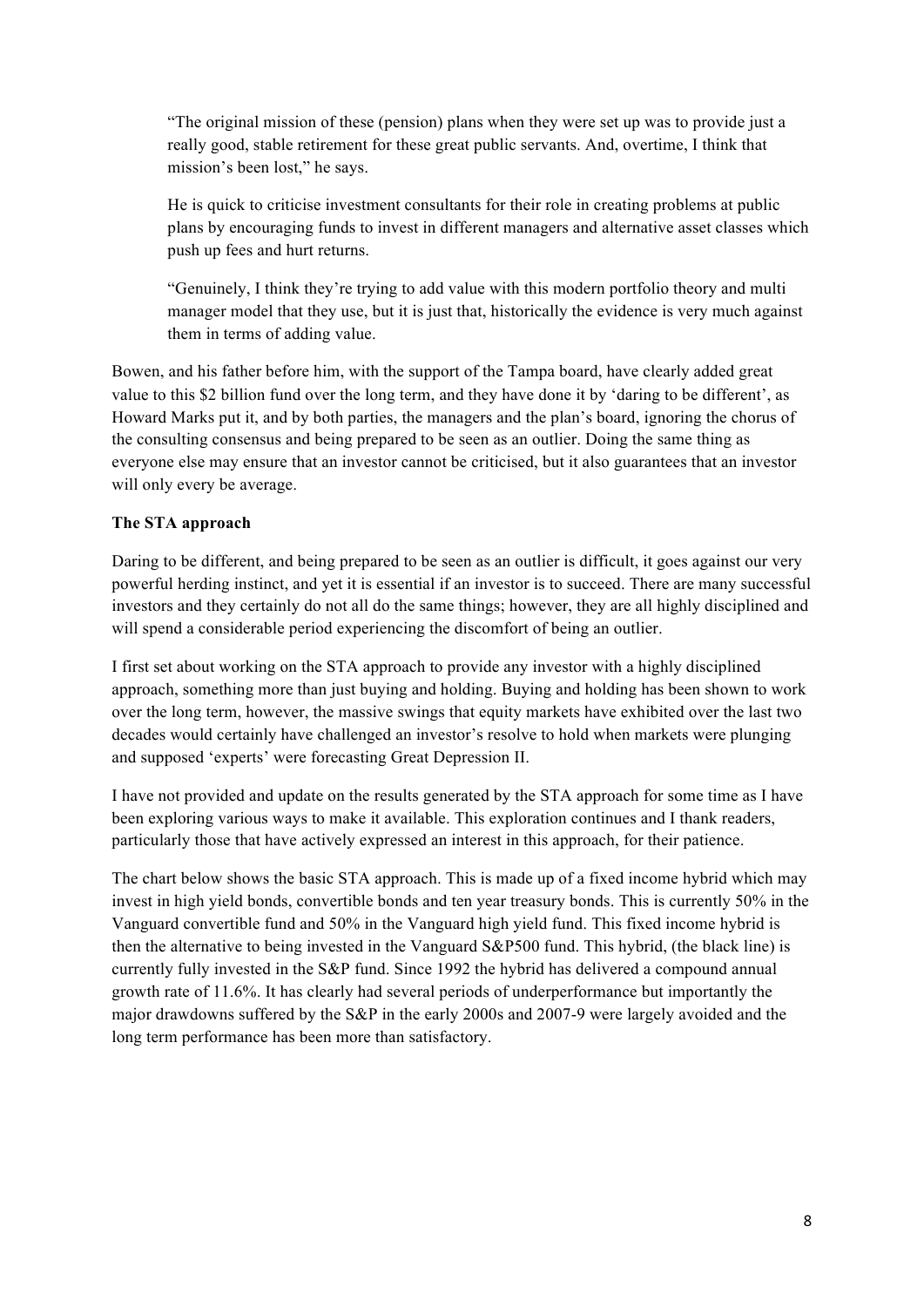

The other STA portfolio I have continued to monitor is one inspired by Ray Dalio's all-weather fund. The All-Season hybrid can invest in US stocks, international stocks, emerging market stocks, natural resource stocks, gold and the hybrid fixed income fund. This fund is currently almost fully invested with just 10% in the fixed income hybrid. It has 20% invested in each of; developed stocks, US stocks, gold, emerging market stocks, and 10% in natural resource stocks. Since 2004, when all the underlying vehicles became available this fund has delivered a compound annual return of 11.43%. Like the STA hybrid the All Season hybrid has far from consistently outperformed its underlying assets, however, over the long term its results have been superior and much of the underlying assets volatility has been avoided.



### **Conclusions**

The risk of something 'dysfunctional' happening continues to increase the longer this seemingly benign, steady rise continues. Rather than succumbing to the temptation and comfort of the herd and seeing everything as a harbinger of even more rewarding and less volatile returns in the future investors would do well to recognise that long term success only comes to those who dare to be